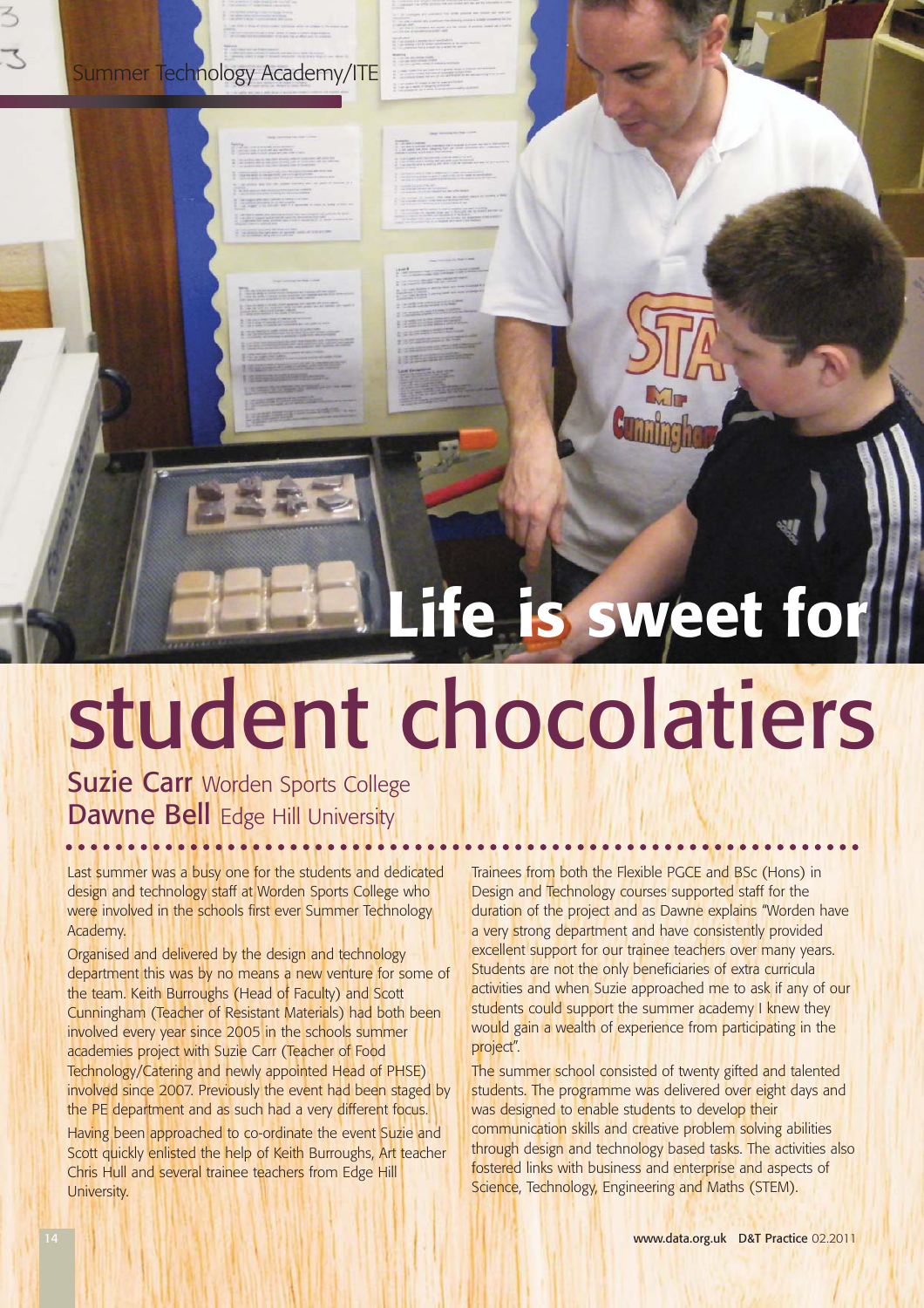# The Programme

#### Day one

Day one began with an opening assembly attended by parents and involved a number of team building games and activities. This was followed by an introduction to the brief and an outline of activities for the week; to design, create, manufacture and market confectionary products. The process began with some market research where students used the schools ICT suites to research the brief. The three teams decided on their names, 'Cherries Chocolates', 'Croco-chocs' and 'Umpa Lumpas'.

#### Day two

Having learnt about some of the history of chocolate they had an introduction to enterprise, marketing and product branding. Students then began to develop design ideas for their chocolates, then using modelling materials began to make 'plugs' which could be vacuum formed and used for the chocolate moulds.

#### Day three

Manufacture of the moulds and 'product development' (playing with chocolate and fillings which actually involved quite a lot of taste testing). Students began to design, create packaging design and continuing development of the point of sale display.

#### Day four

Day four was an industrious day of developing, testing and making point-of-sale items, products and packaging. At this stage students also began to devise and plan through 'drama games', their commercials to advertise their confectionery.





Day two: Students begin to develop design ideas for their chocolates



Day three: Students play with chocolate and fillings which actually involved quite a lot of taste testing



Day four: Students make point-of-sale